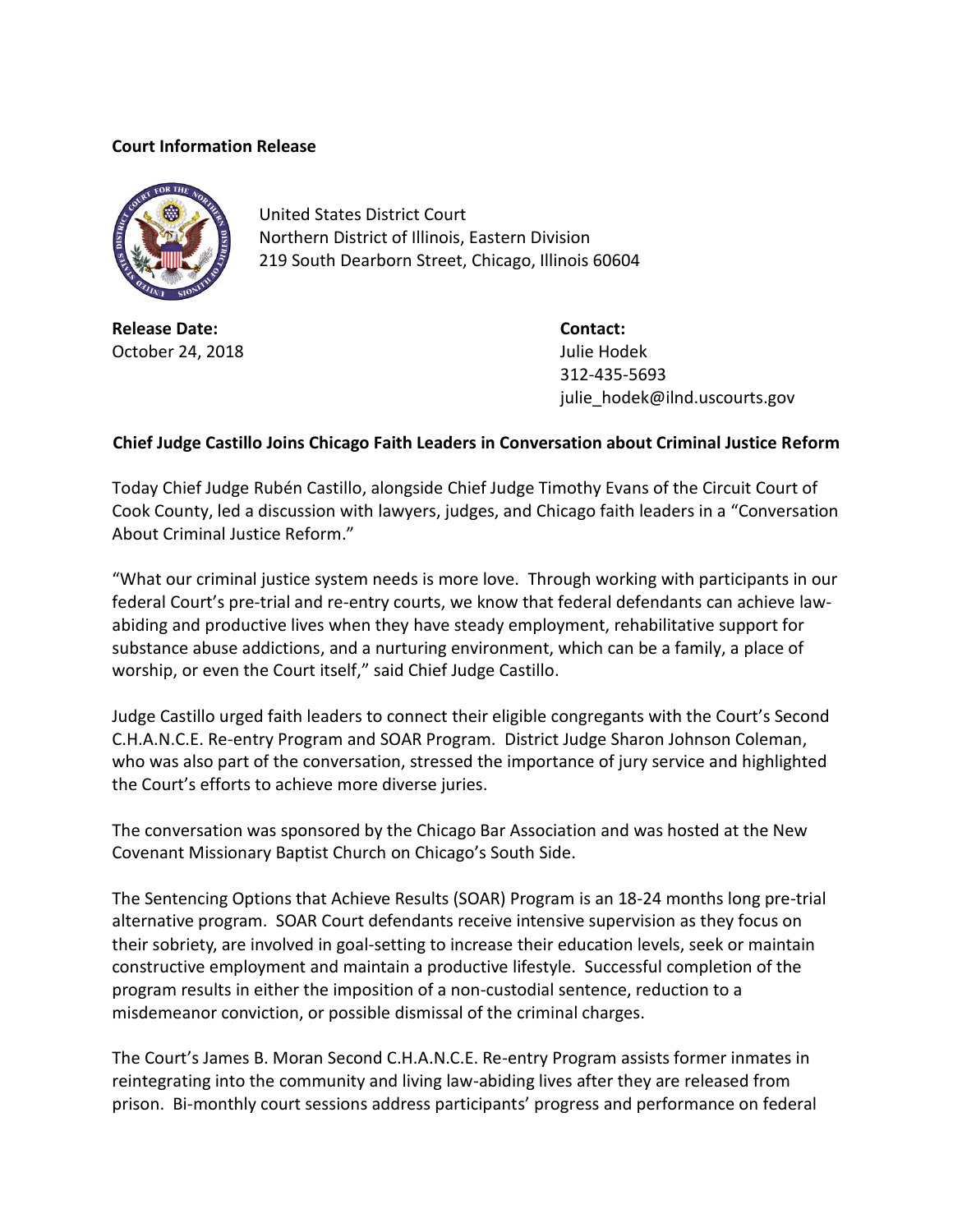supervision. Individuals who successfully complete the Second C.H.A.N.C.E. Program are rewarded with a reduction of federal supervision.



Above: Chief Judge Rubén Castillo

Below: Rev. Elena H. Calloway; Terry M. Murphy, Executive Director of the Chicago Bar Association; Judge Sharon Johnson Coleman, U.S. District Court for the Northern District of Illinois



##